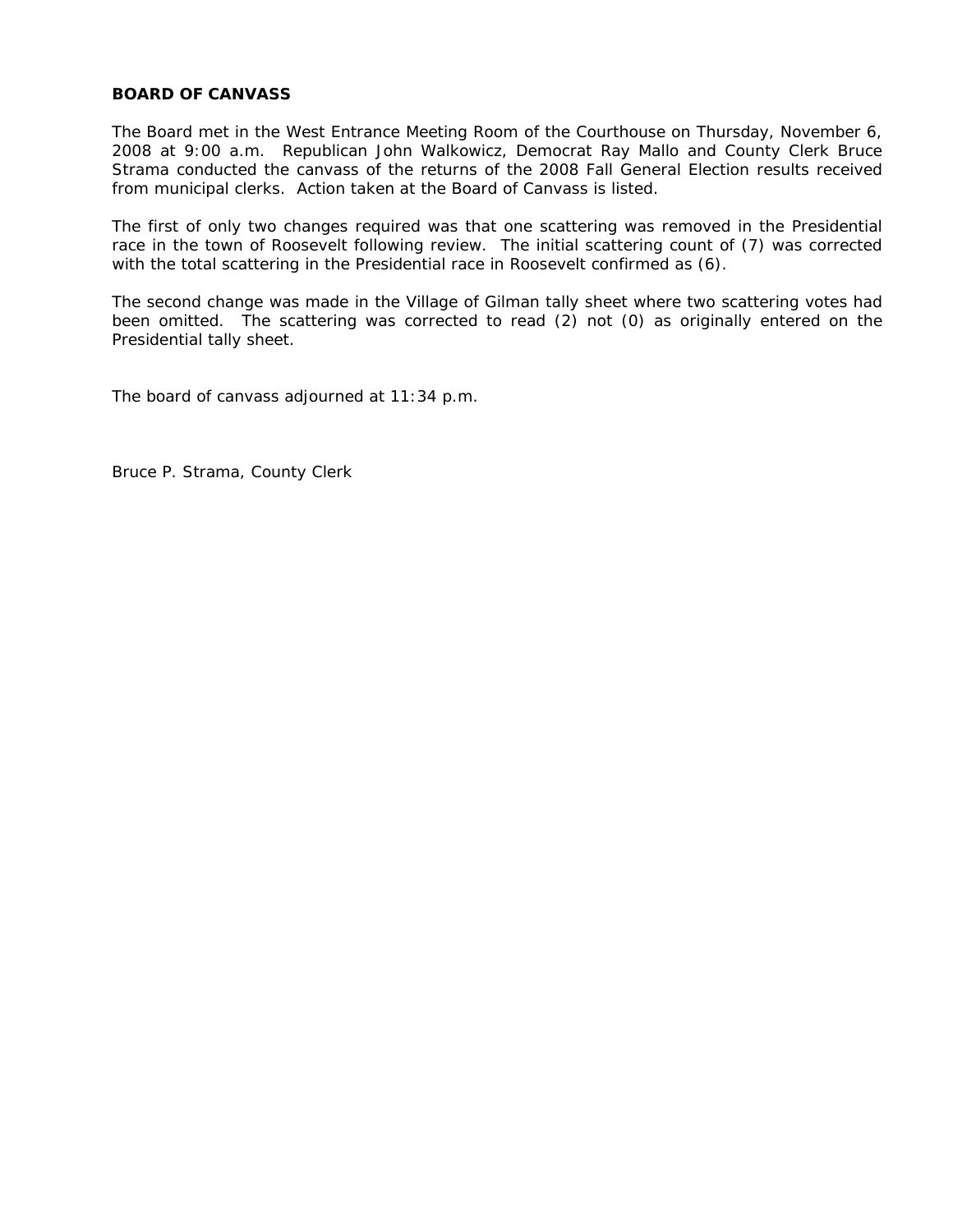The Board of Canvass met in the West Entrance Meeting Room of the Courthouse on Thursday September 11, 2008 at 9:00 a.m. Republican Jon Olson, Democrat Ray Mallo and Payroll/Benefits Administrator/Deputy County Clerk Jacky Peterson conducted the canvass of the returns of the 2008 Fall Partisan Primary received from the municipal clerks. Action taken at the Board of Canvass is listed.

Town of Chelsea had 0 scattering for Republican County Clerk, but upon review there were 2 scattering. Also had 0 scattering for Republican Register of Deeds and should have been 1 scattering vote.

Town of Ford listed 24 voters on the poll list but only 23 votes were cast, upon review of the poll book it was noted that number 14 was skipped, therefore only 23 voters should have been listed on the poll book.

Town of Rib Lake had 0 scattering for Democratic Treasurer, but upon review there was 1 scattering. Also Republican County Clerk had 1 vote scattering.

Town of Roosevelt had 28 voters listed on the poll list and did have 28 voters. But the i/Vo and central count only came up with 27 voters. The poll workers did not indicate on inspector's statement. Only that the night of elections they voiced that someone had crossed over voting.

It was also noted that in numerous municipalities candidates on the ballot in one party were written in for offices in another party. Those municipalities included the crossover votes for candidates on their initial returns. These votes were removed from the original unofficial totals received.

The board of canvass adjourned at 11:15 a.m.

Jacky Peterson, Deputy County Clerk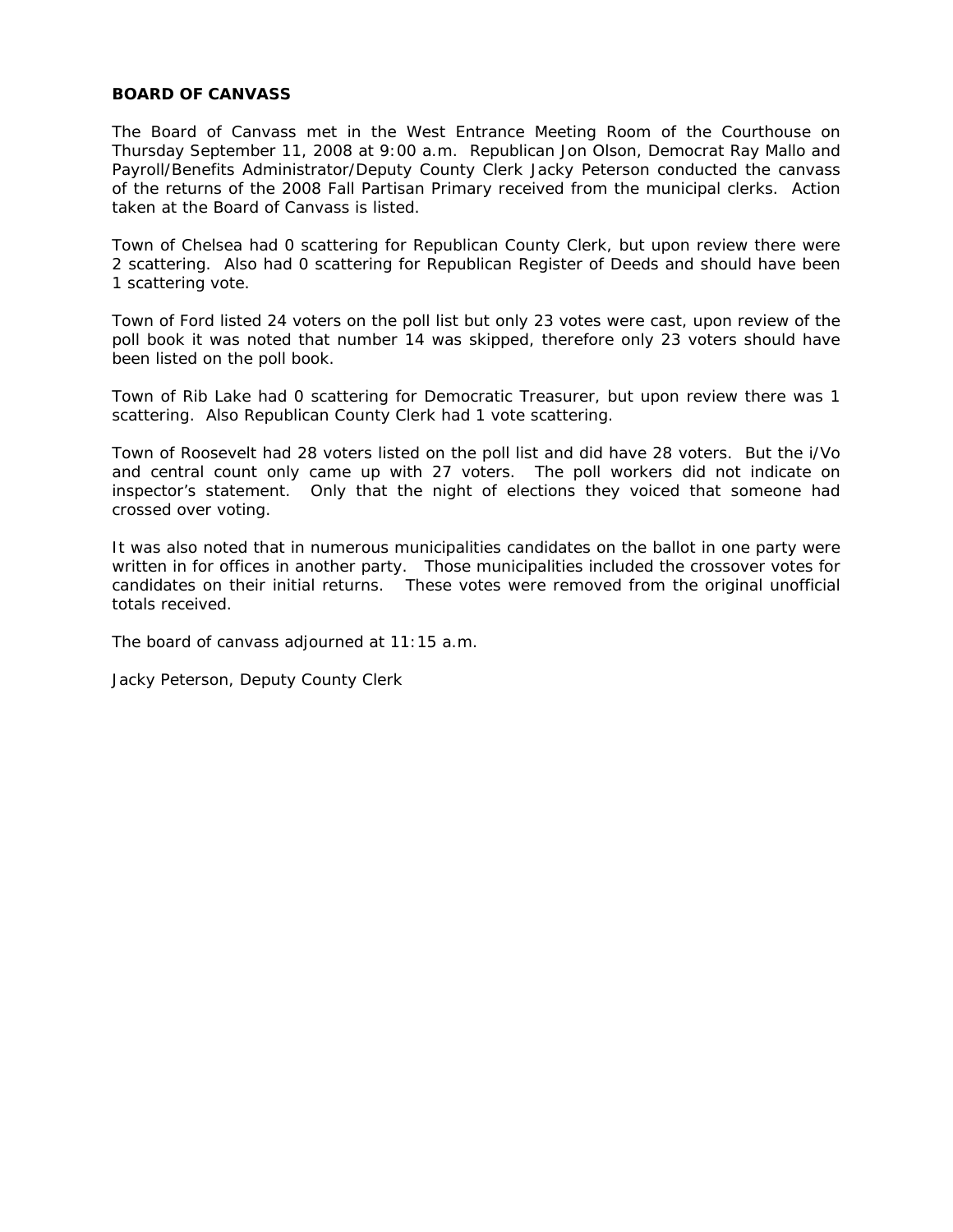The Board met in the West Entrance Meeting Room of the Courthouse on Thursday April 3, 2008 at 9:00 a.m. Republican Jon Olson, Democrat Ray Mallo and County Clerk Bruce Strama conducted the canvass of the returns of the 2008 Spring Election ts received from municipal clerks. Action taken at the Board of Canvass is listed.

Town of Browning Ward-2 had listed the six votes for Louis Butler when upon review 7 votes were actually cast for Butler.

Town of Little Black had listed 0 scattering for the Supreme Court Justice Race, but upon review there were 2 scattering.

Town of Medford Ward-2 had 63 votes for Mike Gableman and 28 for Louis Butler in the Supreme Court Justice Race when upon review the votes tallied on the touch screen were not included. The 16 votes for Gableman and 6 votes for Butler on the touch screen tally sheet were added to the original tally on the tabular statement with the corrected totals of 79 votes for Gableman and 28 for butler entered on the tabular statement.

Town of Roosevelt had 3 votes for Joseph Sweda when upon review due to a typo the total should have been 30 with the correction made on the report.

Town of Taft the town did not submit a tally sheet for the several paper ballots used but the ballots were inspected at the Gilman central count location by workers and Town of Taft Clerk Deb Conway. The totals from those ballots were included on the IT Department tally sheet by Deputy County Clerk Carol Ziemer, submitted to the county and included on all reports. Strama noted that he was confident that the tally IT tally sheet was accurate and those paper ballot totals were accepted by the Board of Canvass. The tally sheet is attached to the Canvass Report in the County Clerk's Office.

The City of Medford Wards 5 and 6 had listed 3 scattering, when upon review the correct total for scattering in that district was 4.

Strama also informed Board Members that in the several locations listed that the election officials had incorrectly handled situations. In the towns of Grover and Roosevelt the officials when informed that they had brought up the wrong ballot for a voter on the touch screen and instead of correctly canceling the ballot actually submitted a blank ballot and brought up the correct ballot for the voter. In these two cases the number of votes on the touch screen was one more than the number of voters. The other two situations were in the Town of Browning and the City of Medford. In Browning there were two more votes than voters in ward-2. The officials evidently allowed two voters from ward-1 to vote in ward-2 on the touch screen equipment and in the City of Medford a Wards 5&6 voter was allowed to vote on a Wards 3&4 ballot. Strama noted that additional training should help correct further election inspector error, but that the errors had no direct affect on any office elected in the Spring Election. All instances were recorded on the inspector's statements.

The board of canvass adjourned at 10:50 a.m.

Bruce P. Strama, County Clerk